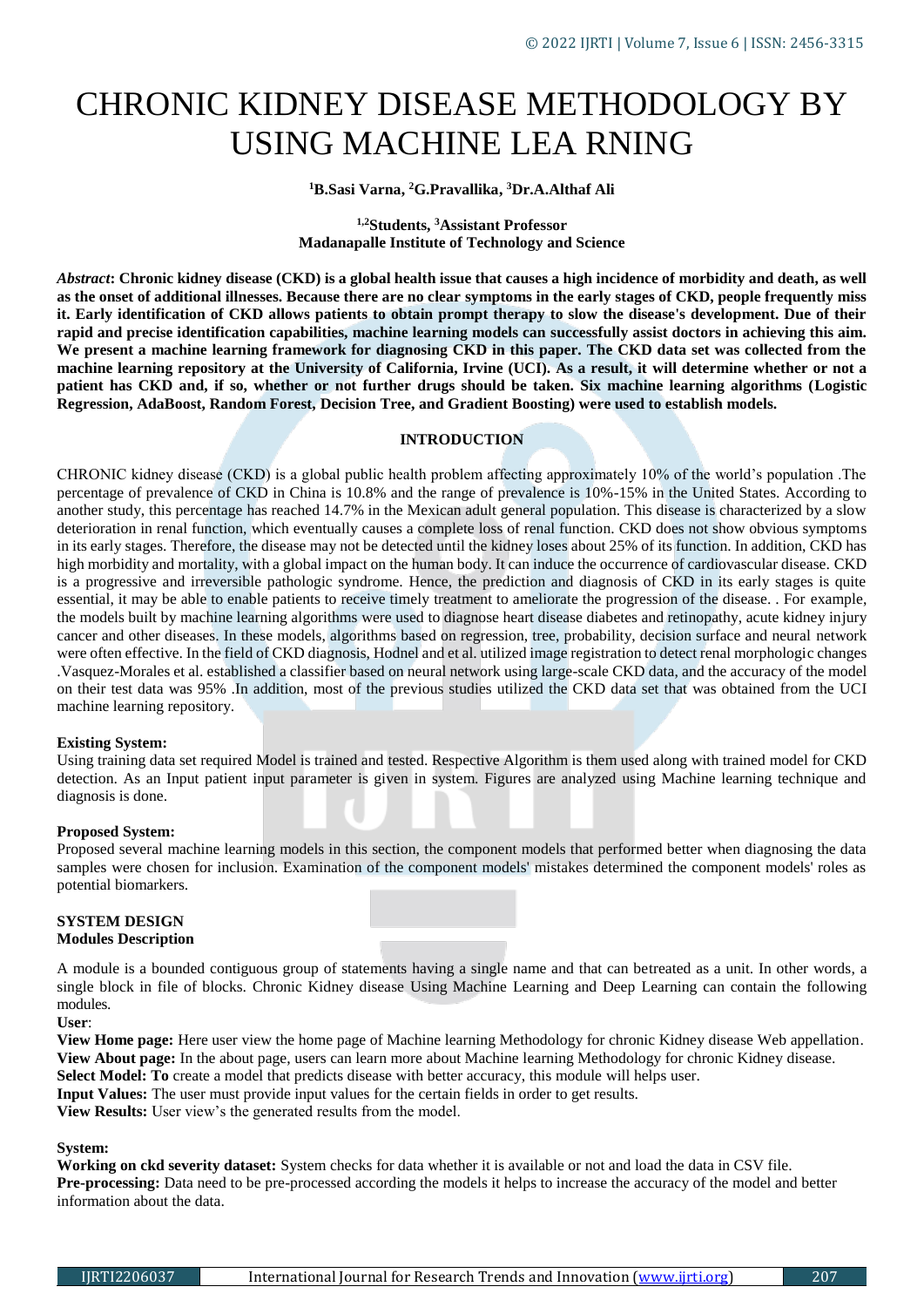**Training the data:** After pre-processing, the data will split into two part as train and test data before training with the given algorithms.

**Model Building:** To create a model that predicts the water is pure are not pure with better accuracy, this module will helps user. **Generate Results:** We train the machine learning algorithm and calculate which type of Treatments needed for the patient.

# **UML DIAGRAMS**

UML stands for Unified Modelling Language. UML is a standardized general-purpose modelling language in the field of objectoriented software engineering. The standard is managed, and was created by, the Object Management Group.

The goal is for UML to become a common language for creating models of object-oriented computer software. In its current form UML is comprised of two major components: a Meta-model and a notation. In the future, some form of method or process may also be added to; or associated with, UML.

The Unified Modelling Language is a standard language for specifying, Visualization, Constructing and documenting the artefacts of software system, as well as for business modelling and other non-software systems.

The UML represents a collection of best engineering practices that have proven successful in the modelling of large and complex systems.

The UML is a very important part of developing objects-oriented software and the software development process. The UML uses mostly graphical notations to express the design of software projects.

# **USE CASE DIAGRAM**

A use case diagram in the Unified Modeling Language (UML) is a type of behavioral diagram defined by and created from a Usecase analysis. Its purpose is to present a graphical overview of the functionality provided by a system in terms of actors, their goals (represented as use cases), and any dependencies between those use cases. The main purpose of a use case diagram is to show what systems functions are performed for which actor. Roles of the actors in the system can be depicted.



# **CLASS DIAGRAM**

In software engineering, a class diagram in the Unified Modeling Language (UML) is a type of static structure diagram that describes the structure of a system by showing the system's classes, their attributes, operations (or methods), and the relationships among the classes. It explains which class contains information



#### **Class Diagram**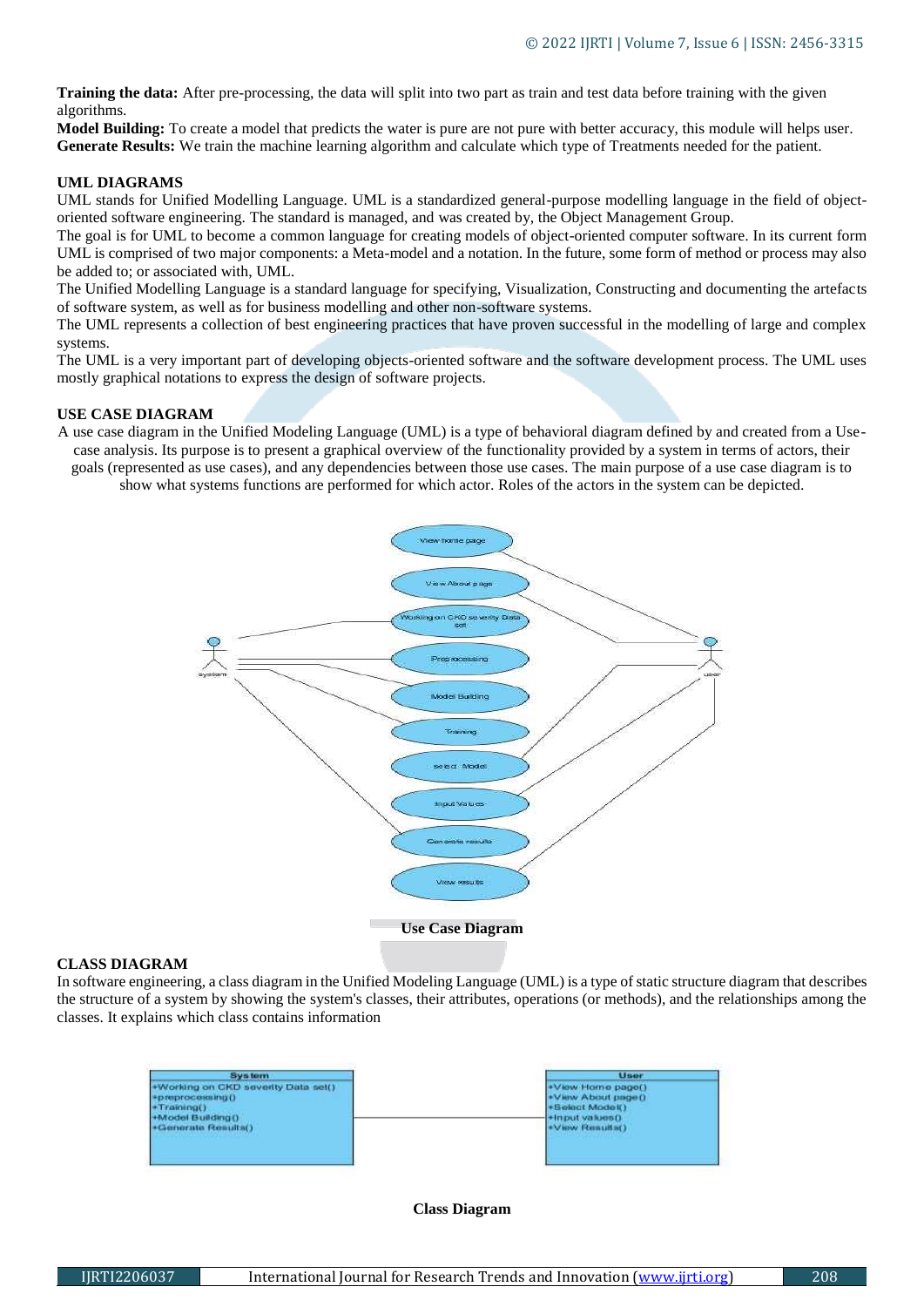# **SEQUENCE DIAGRAM**

A sequence diagram in Unified Modeling Language (UML) is a kind of interaction diagram that shows how processes operate with one another and in what order. It is a construct of a Message Sequence Chart. Sequence diagrams are sometimes called event diagrams, event scenarios, and timing diagrams



# **ACTIVITY DIAGRAM:**

Activity diagrams are graphical representations of workflows of stepwise activities and actions with support for choice, iteration and concurrency. In the Unified Modelling Language, activity diagrams can be used to describe the business and operational stepby-step workflows of components in a system. An activity diagram shows the overall flow of control.

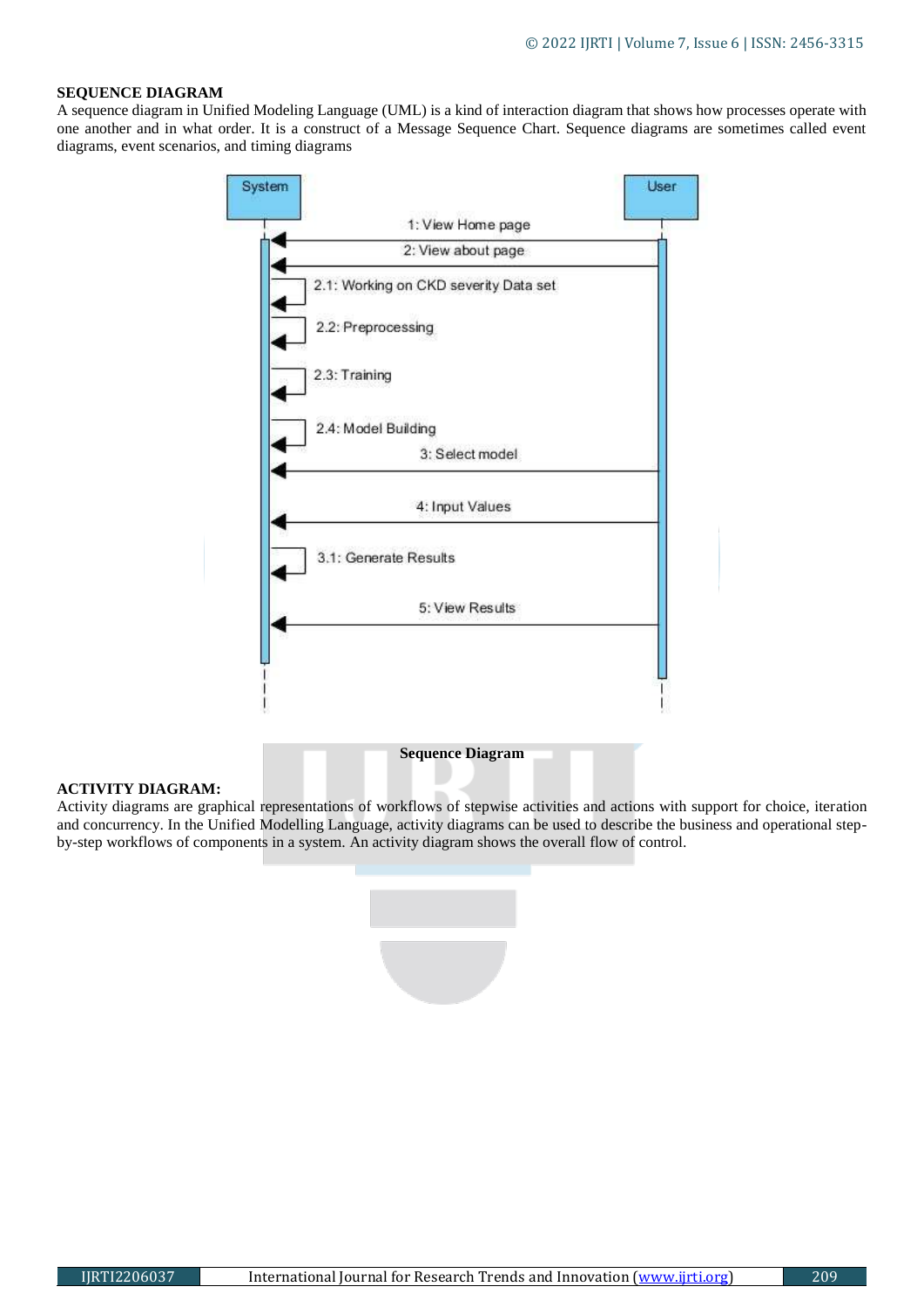

### **DFD DIAGRAM:**

A Data Flow Diagram (DFD) is a traditional way to visualize the information flows within a system. A neat and clear DFD can depict a good amount of the system requirements graphically. It can be manual, automated, or a combination of both. It shows how information enters and leaves the system, what changes the information and where information is stored. The purpose of a DFD is to show the scope and boundaries of a system as a whole. It may be used as a communications tool between a systems analyst and any person who plays a part in the system that acts as the starting point for redesigning a system.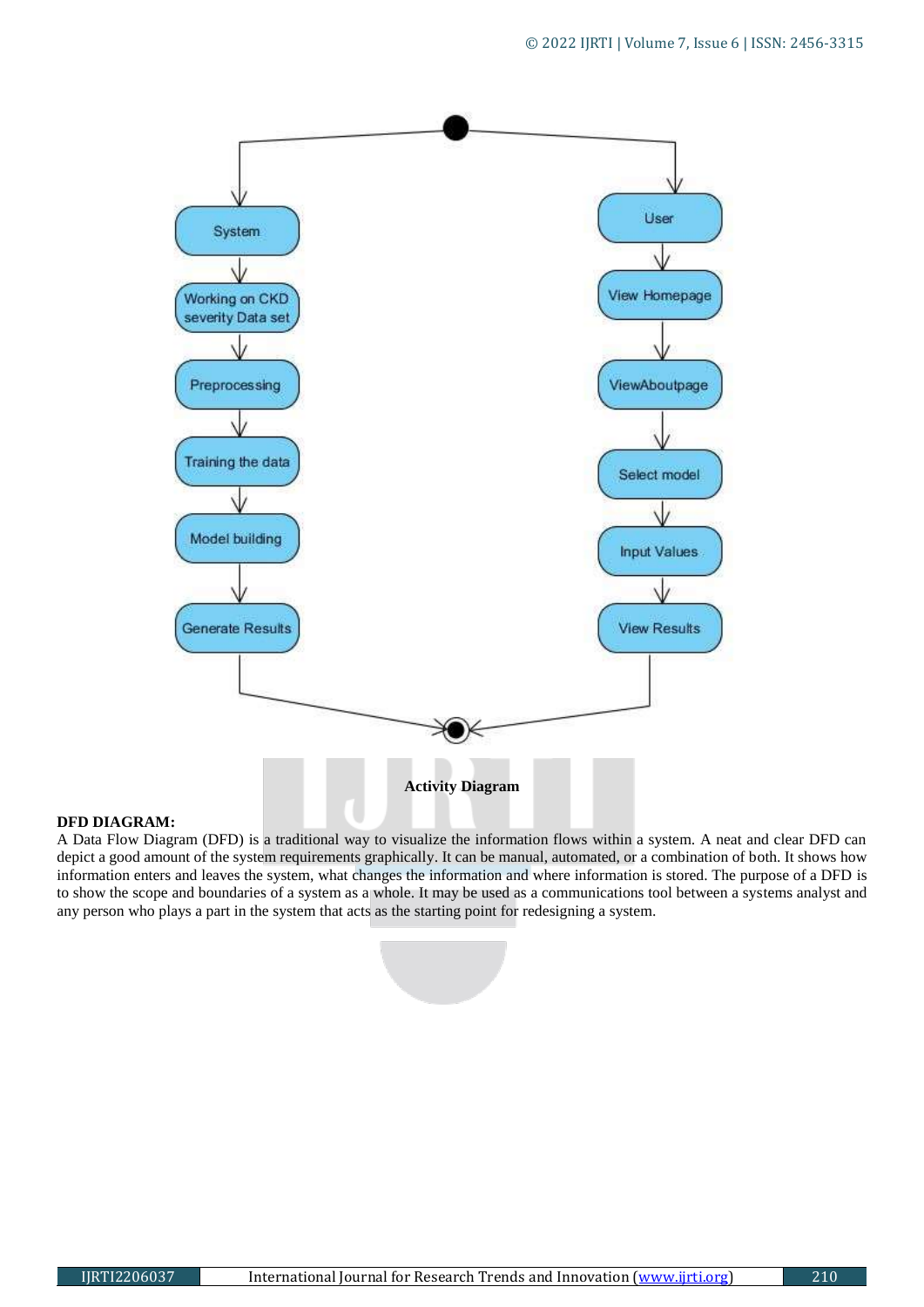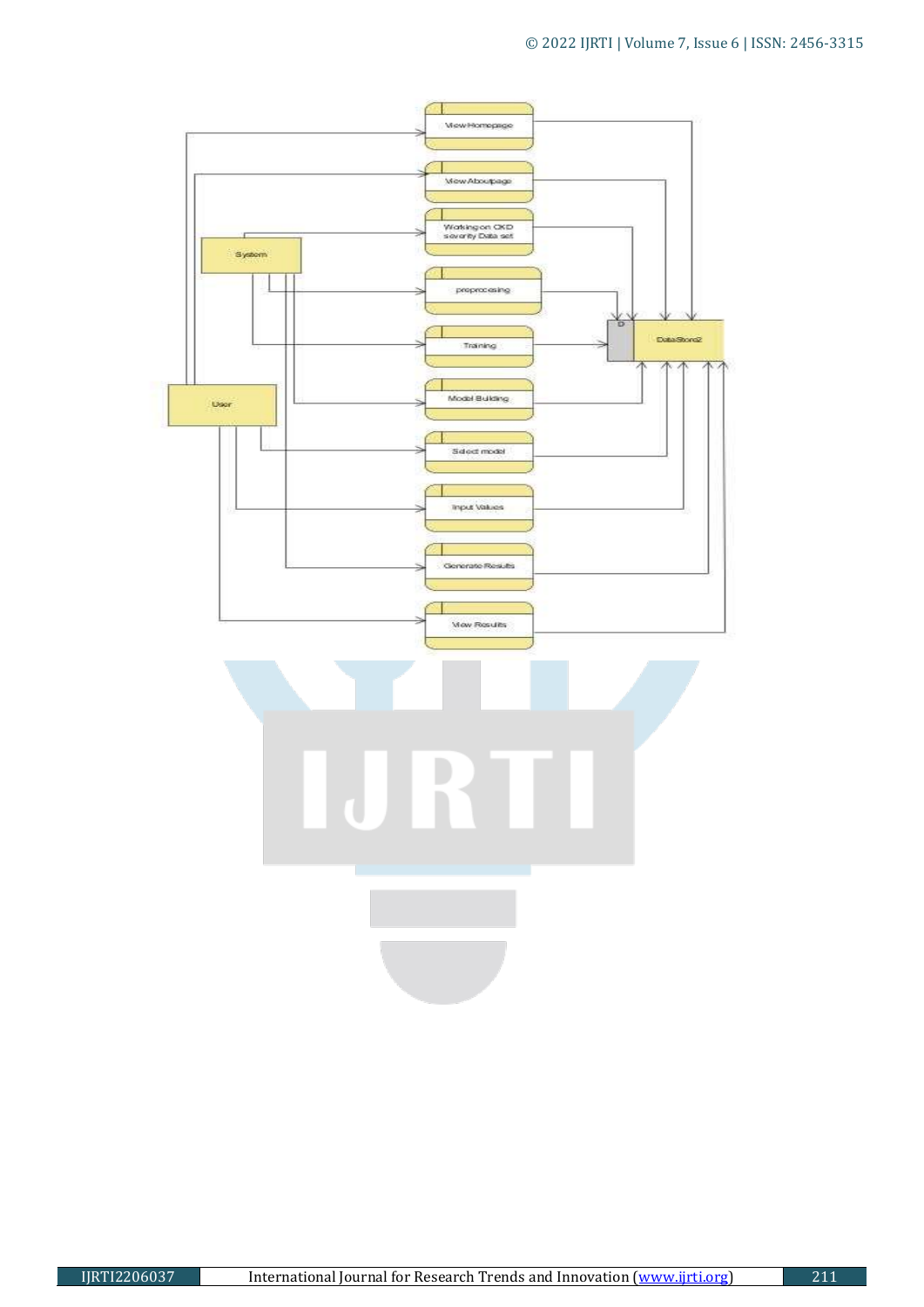

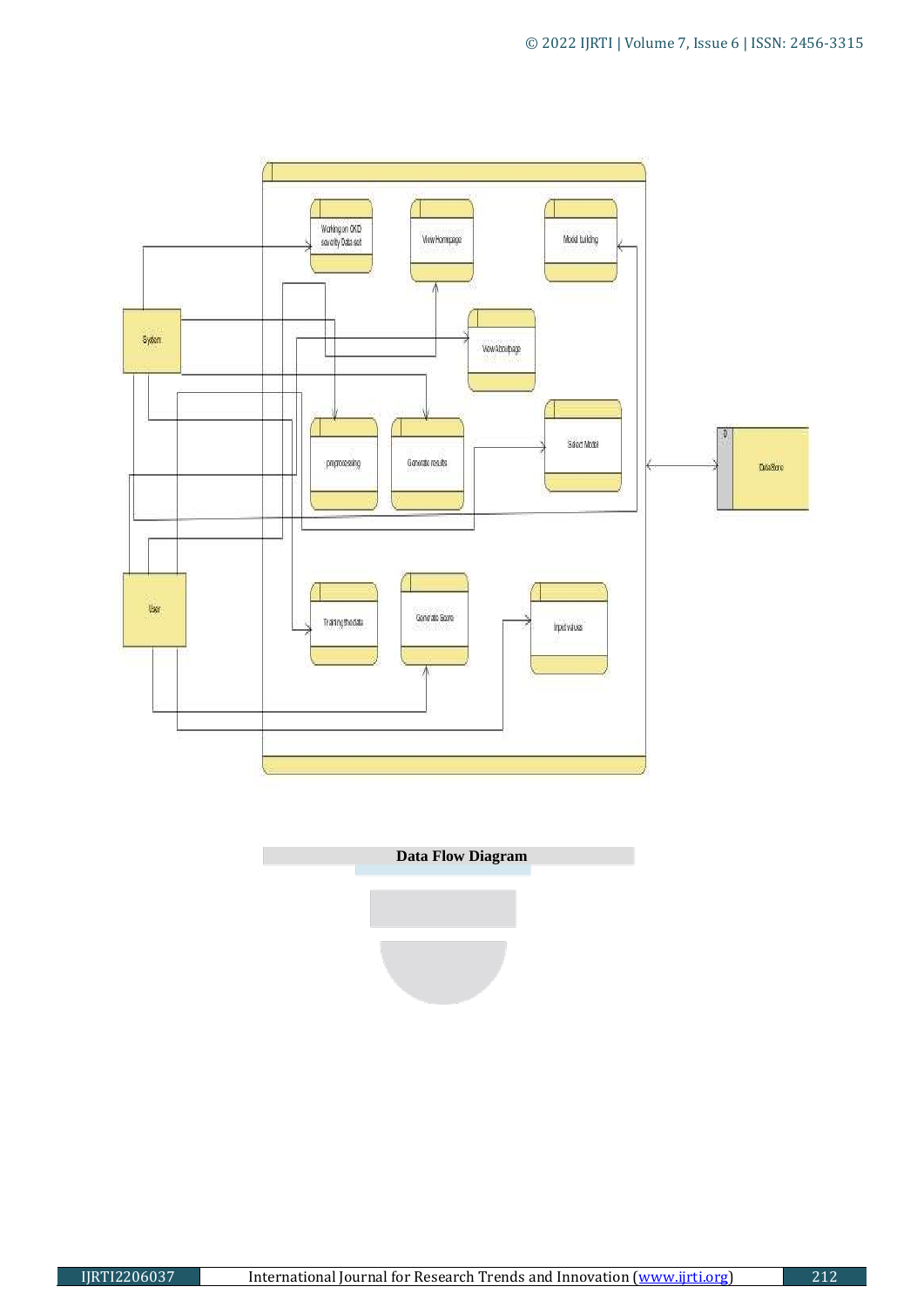# **Screen Shots**

All the screen shots of the project are given below which shows the execution for the betterunderstanding of the project. **Home Page:**



#### **About:**

In the about page, users can learn more about A Machine Learning Methodology forChronic Kidney Diseaseand symptoms of the particular disease.

Home Login Register

# **About**

Chronic kidney disease (CKD) refers to the many clinical abnormalities that progressively worsen as kidney function declines. CKD results from a large number of systemic diseases that damage the kidney or from disorders that are intrinsic to the kidney. Chronic kidney disease (CKD) is a global public health problem with a rising prevalence. (GFR) is considered the best overall index of kidney function, and low GFR is associated with higher risk of kidney failure requiring dialysis and cardiovascular disease, hypertension, anaemia, and other metabolic complications. Logistic regression, support vector machines, random forest, and gradient boosting algorithms have been trained and tested using 10-fold cross-validation. We achieve

an accuracy of 99.1 according to F1measure from Gradient Boosting classifier. Also, we found that haemoglobin has higher importance for both random forest and gradient boosting in detecting CKD.

About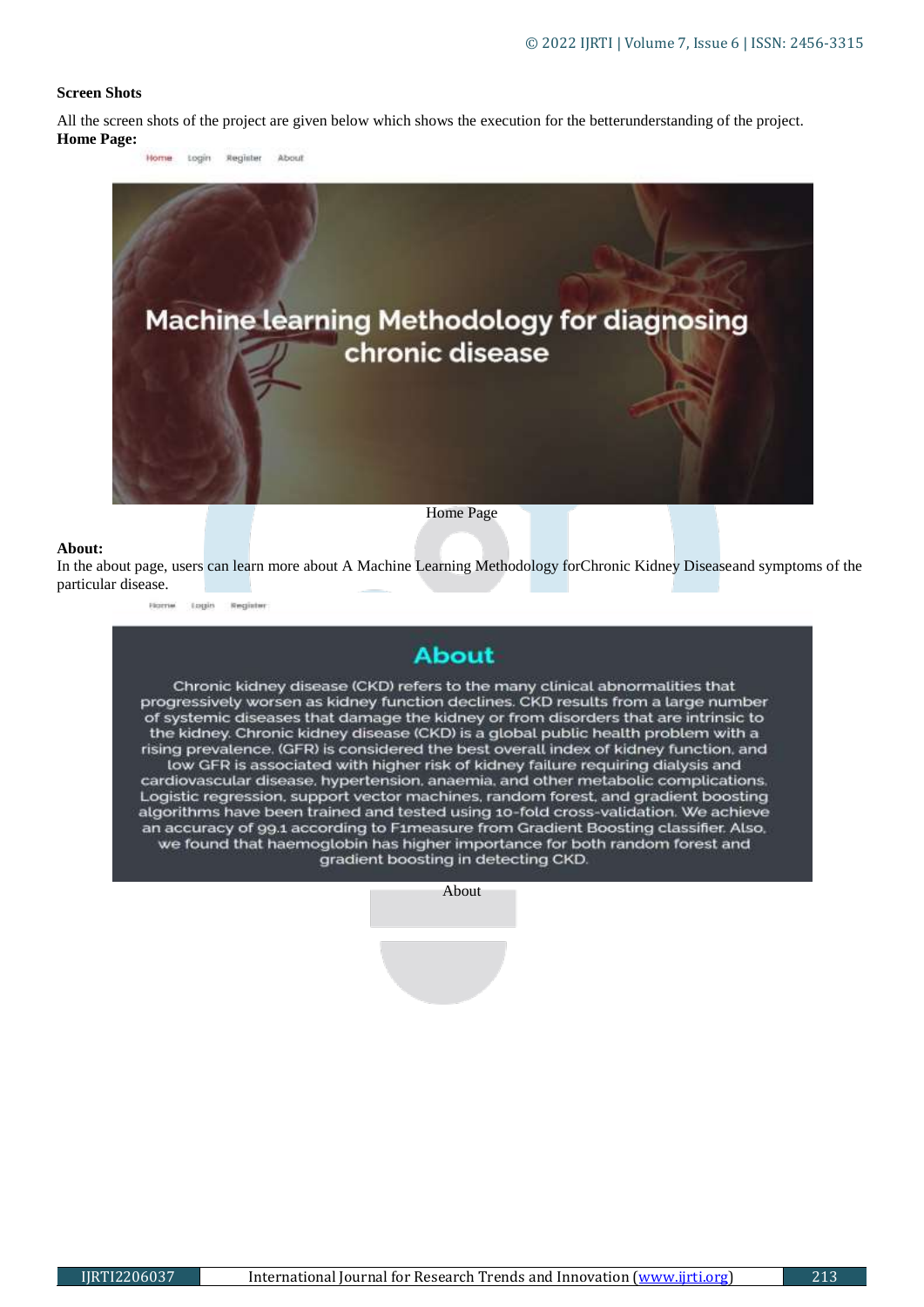# **Prediction:**

This page show the detection result of The Patient has Machine Learning Methodology for Chronic Kidney Disease. Home Prediction

|              | Mild mod CKDof Kidney Disease |  |
|--------------|-------------------------------|--|
| Prediction   |                               |  |
|              |                               |  |
| AGE          |                               |  |
| WEIGHT       |                               |  |
| 5G           |                               |  |
| Alb.         |                               |  |
| eGFR         |                               |  |
| Na+          |                               |  |
| K+           |                               |  |
| BUN          |                               |  |
| <b>Creat</b> |                               |  |

The Patient need Treatment for Mild mod CKD of kidney disease chemotherapy.

| Home | Prediction |                                                |
|------|------------|------------------------------------------------|
|      |            |                                                |
|      |            |                                                |
|      |            | <b>Severe CKDof Kidney DiseaseChemotherapy</b> |
|      |            | Prediction                                     |
|      |            |                                                |
|      |            | AGE                                            |
|      |            | WEIGHT                                         |
|      |            | 56<br>Alb                                      |
|      |            | eGFR                                           |
|      |            | Na+                                            |
|      |            | Ke                                             |
|      |            |                                                |
|      |            | BUN                                            |

The Patient need Treatment for Severe CKD of kidney disease chemotherapy.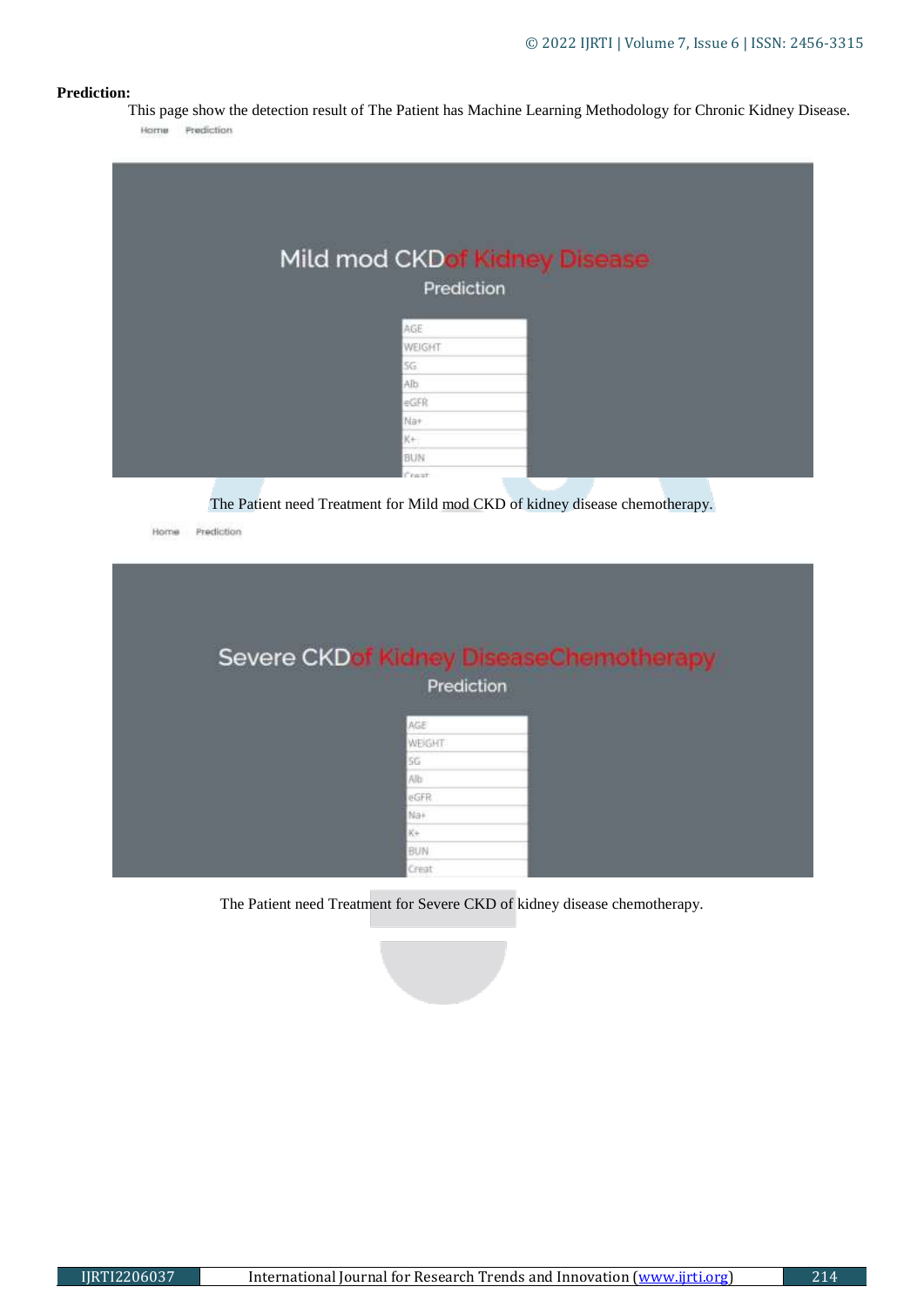Home Prediction

| <b>ESRDof Kidney DiseaseChemotherapy</b> |  |
|------------------------------------------|--|
| Prediction                               |  |
| AGE                                      |  |
| WEIGHT                                   |  |
| SG.                                      |  |
| Alb                                      |  |
| eGFR                                     |  |
| Na+                                      |  |
| $\pi$                                    |  |
| <b>BUN</b>                               |  |
| Creat                                    |  |

The Patient need Treatment for ESRD of kidney disease chemotherapy.

# **SYSTEM TESTING**

#### **Testing Description**

The purpose of testing is to discover errors. Testing is the process of trying to discover every conceivable fault or weakness in a work product. It provides a way to check the functionality of components, sub-assemblies, assemblies and/or a finished product It is the process of exercising software with the intent of ensuring that the Software system meets its requirementsand user expectations and does not fail in an unacceptable manner. There are various types of test. Each test type addresses a specific testing requirement.

#### **TYPES OF TESTS**

#### **Unit testing**

Unit testing involves the design of test cases that validate that the internal program logicis functioning properly, and that program inputs produce valid outputs. All decision branches and internal code flow should be validated. It is the testing of individual software units of the application .it is done after the completion of an individual unit before integration. This is a structural testing, that relies on knowledge ofits construction and isinvasive. Unit tests performbasic tests at component level and test a specific business process, application, and/or system configuration. Unit tests ensure that each unique path of a business process performs accurately

#### **Functional test**

Functional tests provide systematic demonstrations that functions tested are available asspecified by the business and technical requirements, system documentation, and user manuals.

Functional testing is centered on the following items:

Valid Input : identified classes of valid input must be accepted. Invalid Input : identified classes of invalid input must be rejected. Functions : identified functions must be exercised.

Output : identified classes of application outputs must be exercised. Systems/Procedures: interfacing systems or procedures must be invoked.

Organization and preparation of functional tests is focused on requirements, keyfunctions, or special test cases. In addition, systematic coverage pertaining to identify Businessprocess flows; data fields, predefined processes, and successive processes must be consideredfor testing. Before functional testing is complete, additional tests are identified and the effectivevalue of current tests is determined.

#### **System Test**

System testing ensures that the entire integrated software system meets requirements. It tests aconfiguration to ensure known and predictable results. An example of system testing is the configuration oriented system integration test. System testing is based on process descriptionsand flows, emphasizing pre-driven process links and integration points.